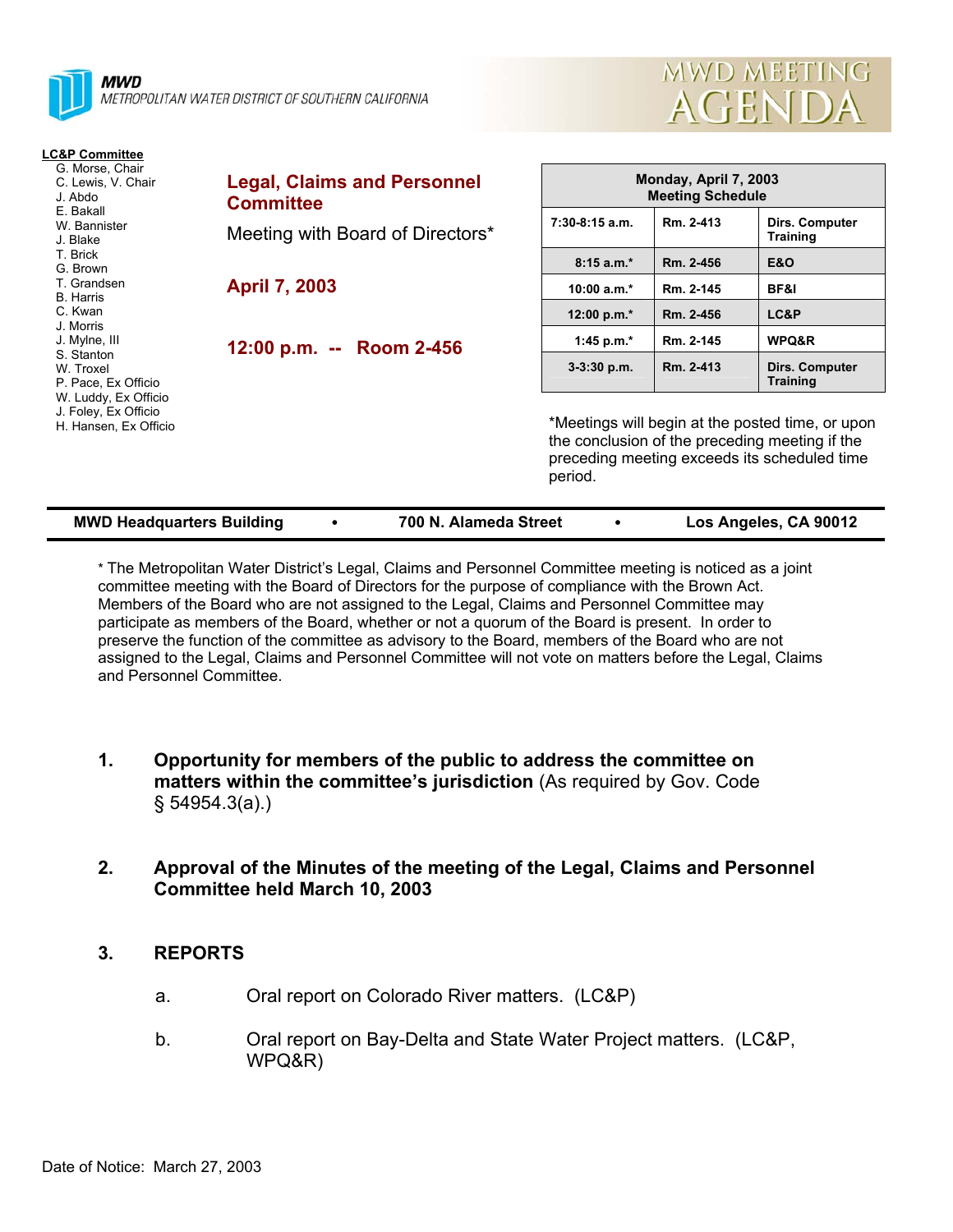#### **4. CONSENT CALENDAR ITEMS — ACTION**

None

#### **5. OTHER BOARD ITEMS — ACTION**

- 9-6 Report on *Naylor, et al. v. Metropolitan*, LACSC Case No. BC 288114; and authorize amendment to contract with Bergman & Dacey, Inc., for legal services to defend Metropolitan. (LC&P) **(To be mailed separately) [Conference with legal counsel—existing litigation; to be heard in closed session pursuant to Gov. Code § 54956.9(a)]**
- 9-7 Report on *Kuan v. Metropolitan*, LACSC Case No. BC 272702; and authorize amendment to contract with Liebert Cassidy Whitmore, for legal services to defend Metropolitan. (LC&P) **(To be mailed separately) [Conference with legal counsel—existing litigation; to be heard in closed session pursuant to Gov. Code § 54956.9(a)]**
- 9-8 Report on the trial of Inland Feeder Pipeline eminent domain action, *The Metropolitan Water District of Southern California v. Campus Crusade for Christ, Inc*., San Bernardino Superior Court Case No. SCV35498. (LC&P) **[Conference with legal counsel—existing litigation; to be heard in closed session pursuant to Gov. Code § 54956.9(a)]**
- 9-9 Report on mediation regarding *Metropolitan Water District of Southern California and Atkinson-Washington-Zachary v. Hartford Fire Insurance Company*, USDC Case No. CV 00-10536-GHK (Mcx) and *Metropolitan Water District of Southern California v. Hartford Fire Insurance Company*, USDC Case No. CV 00-4040-GHK (Mcx). (LC&P) **[Conference with legal counsel—existing litigation; to be heard in closed session pursuant to Gov. Code § 54956.9(a)]**

# **6. BOARD INFORMATION ITEMS**

None

# **7. COMMITTEE ITEMS**

a. Report on *Imperial Irrigation District vs. The United States of America, Gail Norton, et al*. (Case No. 03 CV 0069 W (JFS)) **[Conference with legal counsel—existing litigation; to be heard in closed session pursuant to Gov. Code § 54956.9(a)]**